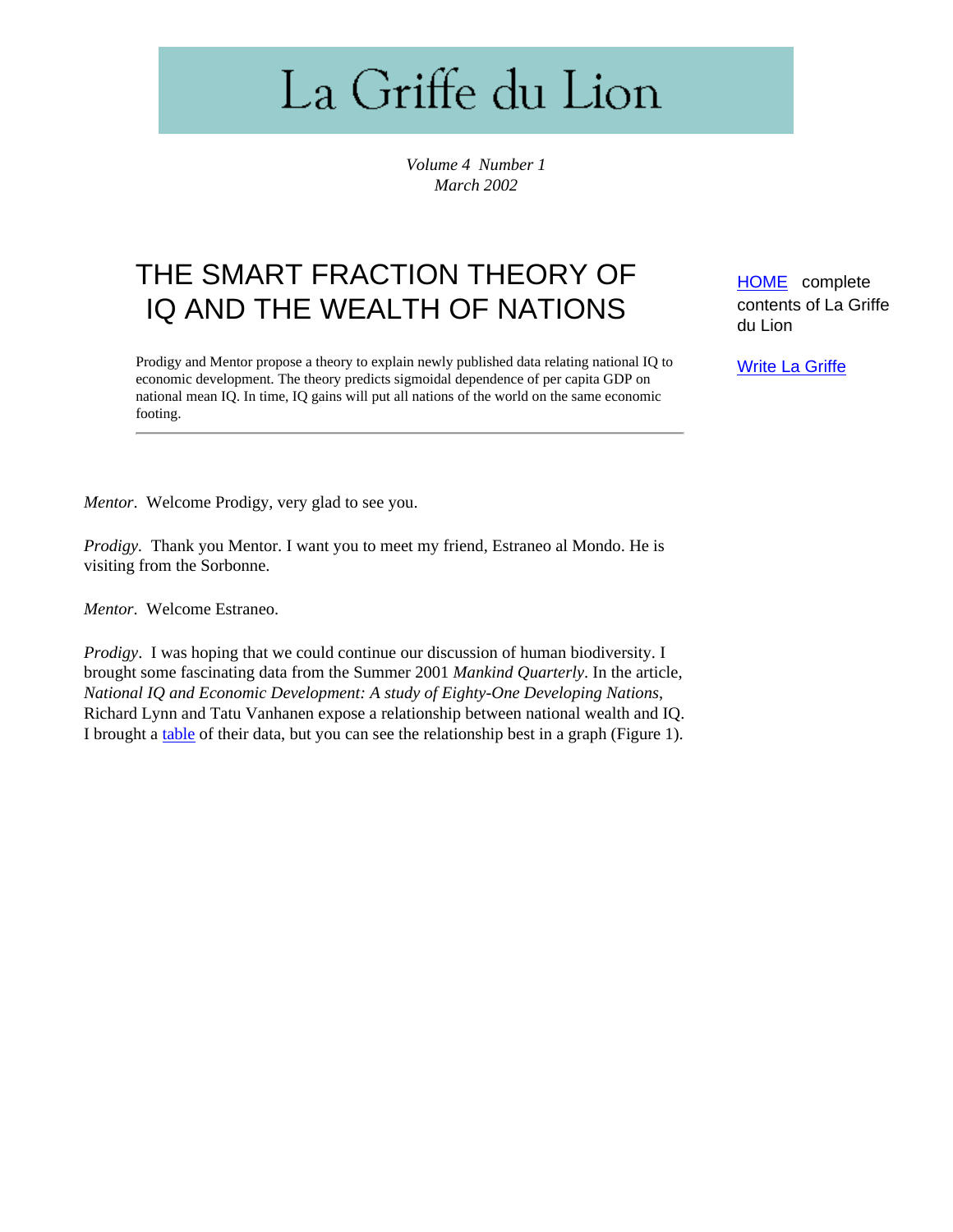

Figure 1. Per capita GDP vs. national average IQ. The regression line is shown in red. The correlation coefficient is 0.73.

Notice how GDP is positively correlated to average IQ. The correlation coefficient is 0.733, IQ explaining 54 percent of the GDP variance. Values this large are rare in social science.

Forgive me if I seem patronizing, Estraneo, but a correlation coefficient (correlation for short) is a quantity that reflects the strength of association between two variables. Its values range from -1 to 1. If variables are independent of one another, their correlation is zero. If they are perfectly correlated their correlation is 1 or -1. Positive coefficients mean that one variable gets larger when the other gets larger, and negative correlation the opposite. The fraction of the variance explained by the independent variable is simply the square of the correlation coefficient. The regression line is the line that best fits the data.

*Estraneo*. Not much of a fit as I see it.

*Prodigy.* That's because the relationship between per capita GDP and mean IQ is not linear. The fit is the best that can be obtained with a *line*.

*Estraneo*. Is nonlinearity important?

*Prodigy.* Correlation indicates the degree of *linear association* between variables. Because, the relationship is nonlinear, the value 0.73 actually *underestimates* the strength of the relationship.

*Mentor.* I notice several conspicuous outlying points. What is that about?

*Prodigy.* Some of this is experimental error, but a few outliers are due to cause. South Africa, for example, is the world's largest producer of platinum, gold, chromium and diamonds. None of this has much to do with human resources. Barbados and Qatar have also been favored with wealth-producing assets. Barbadian economy is based mostly on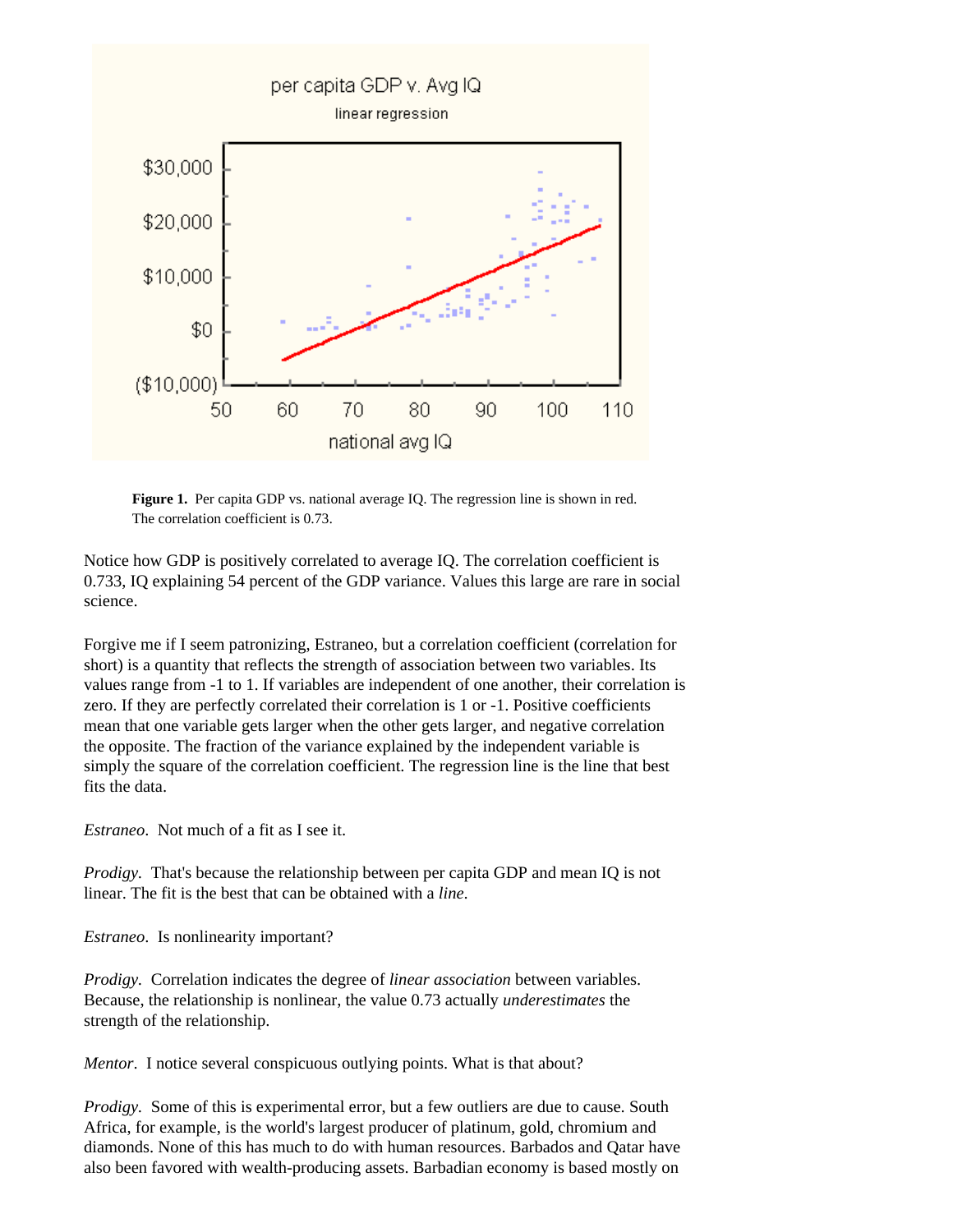tourism. Exceptional year-round climate combined with proximity to the US strengthens its economic base irrespective of IQ. Similarly, oil revenue accounts for Qatar's extraordinary GDP. Finally, with a market economy being necessary for prosperity, we find Communist China, with a mean IQ of 100, producing more like a country with a mean of 83.

*Mentor.* What happens to the correlation when the four outliers are removed?

*Prodigy.* It grows a bit to 0.79, so that 62 percent of the remaining GDP variance is now explained by IQ.

*Mentor*. The relationship between IQ and *individual* achievement is well known. No where is it better documented than in Herrnstein and Murray's *The Bell Curve* (Free Press, 1994). Lynn and Vanhanen have scaled this connection up to a national level. It looks like they have added a new dimension to the meaning of IQ.

*Prodigy.* I do have a few modest observations. In Figure 2, the data is divided into contributions from four groups: blacks, (European) whites, East Asians and "others." I did not include the outliers: South Africa, Barbados, Qatar and China.



**Figure 2.** Per capita GDP by racial group. "White" here means European white; "East Asian" means the racially homogenous polities: Taiwan, South Korea, Hong Kong, and Japan.

*Estraneo*. Amazing! IQs cluster by race.

*Prodigy.* I would like to take credit for this discovery, but unfortunately it has been known for many years. The only debate among scholars now concerns how much of IQ is heritable.

*Estraneo*. What race are "others?"

*Prodigy.* Various. Indians, Latin Americans, Pacific Islanders, Middle Easterners, other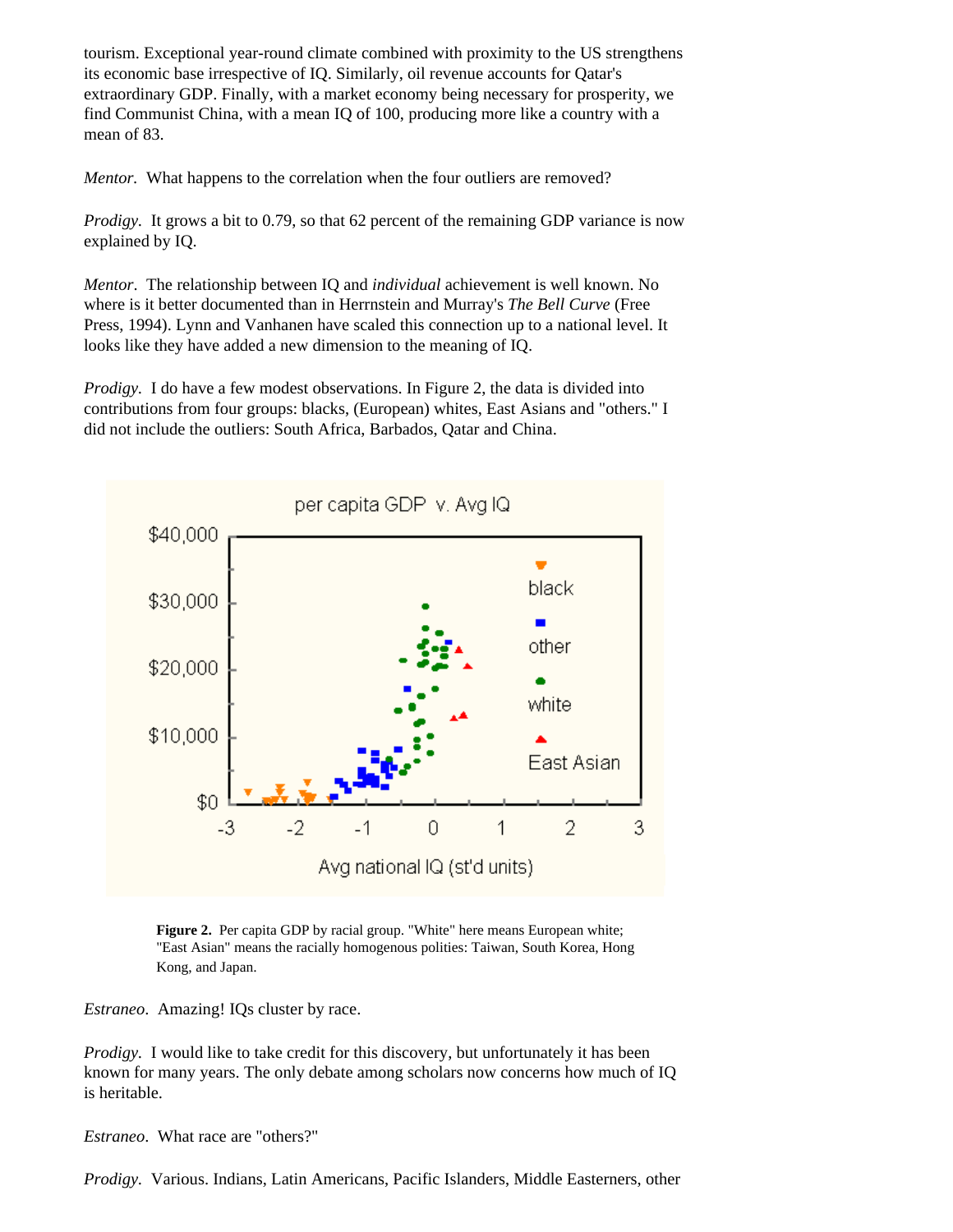Asians, etc. Many of these countries have racially or ethnically *heterogeneous* populations.

*Estraneo*. Why have you switched IQ units in Figure 2?

*Prodigy.* Standard units are convenient. Each observation is expressed in terms of the number of standard deviations from the mean. With a mean IQ of 100, and a standard deviation of 15, for example, IQs of 85, 100, 115 and 130 become in standard units: -1, 0, 1 and 2, respectively, etc.

*Estraneo*. One other point. Am I wrong or are the four East Asian points displaced from the trend line?

*Prodigy.* You are correct. The four, Taiwan, Japan, South Korea and Hong Kong, all with homogeneous populations, have the highest IQs reported here. We might therefore expect them to be among the wealthiest of nations. Their numbers, especially those of Taiwan and South Korea, however, tell another story.

|             | Avg       | per cap    |
|-------------|-----------|------------|
| Country     | <b>IQ</b> | <b>GDP</b> |
| Hong Kong   | 107       | 20,763     |
| South Korea | 106       | 13,478     |
| Japan       | 105       | 23,257     |
| Taiwan      | 104       | 13,000     |

With average IQs of 104 and 106, respectively, per capita GDPs of about \$13,000 seem much too low for Taiwan and South Korea.

*Estraneo*. Hold on. There are a number of other nations whose GDP is much lower than expected. Why single out these four?

*Prodigy.* Because they form a distinct cluster of *racially similar* peoples. Each has a mostly *homogeneous* population. Though small, the group stands apart as a unit.

We cannot draw firm conclusions based on four points. The observations do, however, raise questions about East Asian achievement. IQ alone does not determine wealth. Perhaps East Asians are wanting in other attributes. Or, maybe there are aspects of Eastern culture that undercut creativity. These questions need to be investigated. The East Asian anomaly might well be an artifact, but for now the issue remains unresolved.

*Mentor*. There is another interesting feature on your graph, Prodigy. Per capita GDP in black countries seems nearly independent of IQ.

*Prodigy.* I noticed that too, Mentor, and computed a correlation coefficient for the 15 black nations as a group. The result, 0.034, confirms your observation. It seems there is an IQ threshold to be reached before a country can get off the ground economically. None of the black nations has yet reached this threshold. Here are the black-nation data.

|         |           | Avg per cap |
|---------|-----------|-------------|
| Country | <b>IO</b> | GDP         |
| Zambia  | 77        | 719         |
| Congo   | 73        | 995         |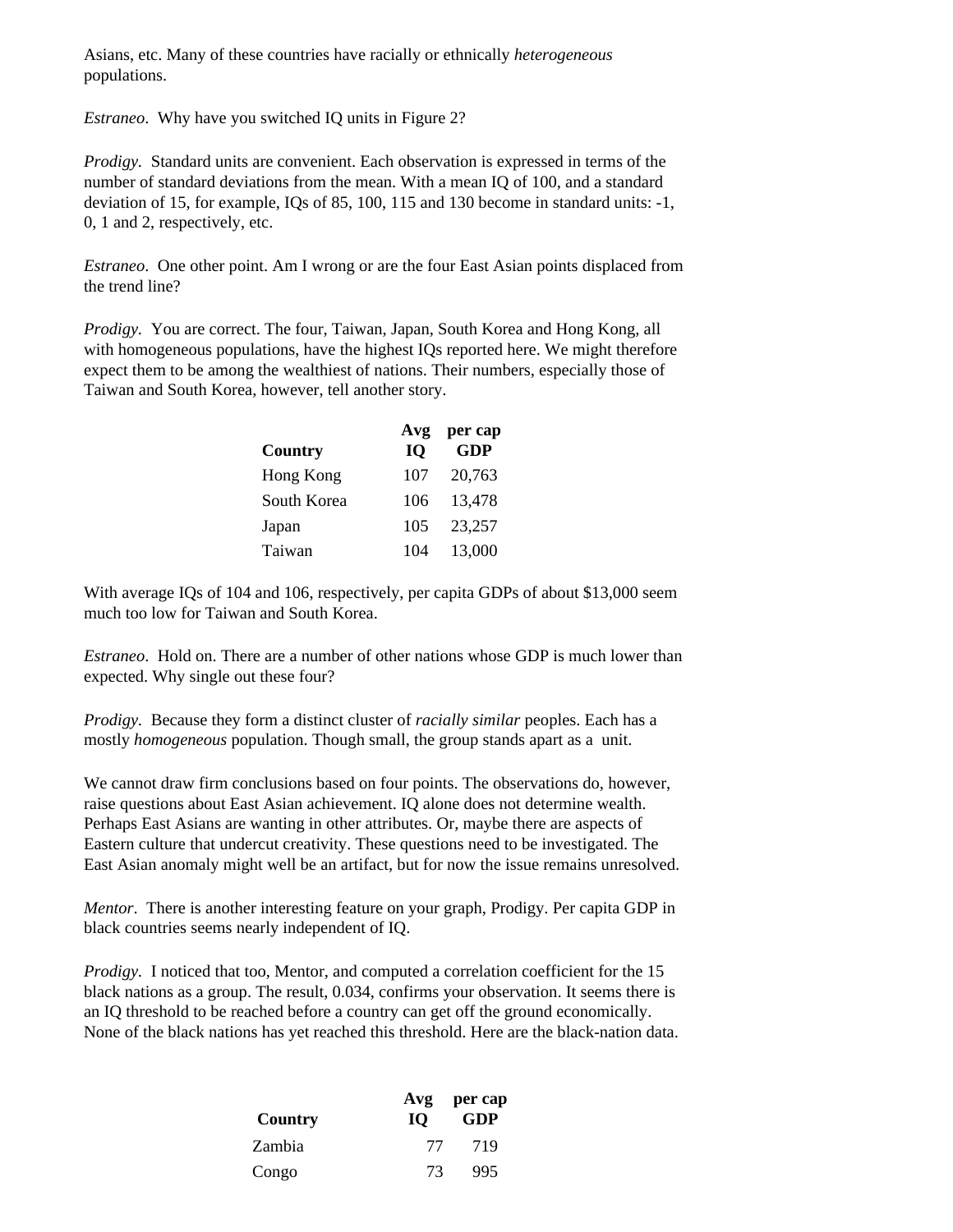| Uganda                   | 73 | 1,074 |
|--------------------------|----|-------|
| Sudan                    | 72 | 1,394 |
| Jamaica                  | 72 | 3,389 |
| Kenya                    | 72 | 980   |
| Tanzania                 | 72 | 480   |
| Ghana                    | 71 | 1,735 |
| Nigeria                  | 67 | 795   |
| Zimbabwe                 | 66 | 2,669 |
| Guinea                   | 66 | 1,782 |
| Congo                    | 65 | 822   |
| Sierra Leone             | 64 | 458   |
| Ethiopia                 | 63 | 574   |
| <b>Equatorial Guinea</b> | 59 | 1,817 |

*Mentor*. Estraneo referred to a "trend line." The points in Figure 2 do look as if they could be described by a smooth curve. Could a model be lurking in the background?

*Prodigy.* I have tried, without luck, to come up with a model that accounts for the data.

*Mentor*. Let's think a bit. As civilization becomes more complex, the demand for cognitive ability increases. Perhaps you can take this simple proposition, and from it fashion a model to explain the data of Lynn and Vanhanen.

*Prodigy.* Interesting idea. Suppose, in order to contribute significantly to a nation's productivity, a sophisticated economy demands of its work force some minimum cognitive ability, say  $IQ_0$ . We might call the population fraction with  $IQ \ge IQ_0$  a nation's *smart fraction*. A model can be constructed based on the simple assumption that per capita GDP depends on the size of the *smart fraction*. In the simplest case, per capita GDP would be proportional to the *smart fraction*. That is, writing *G* for per capita GDP, and *f* for *smart fraction*, such a model would assert that:

$$
G = cf \tag{1}
$$

The model contains only one important parameter, the threshold, *IQ*0 (implicit in *f*). The scale constant, *c*, merely accommodates the (arbitrary) units of GDP.

*Mentor*. Will such a model fit the data of Lynn and Vanhanen?

*Prodigy.* Maybe. We can easily reveal its essential properties. For a given population, it is safe to assume that lots of people will have IQs near the population mean, and not too many will have IQs much more than one or two standard deviations away from the mean.

*Mentor*. Are you implying a bell-shaped IQ distribution?

*Prodigy.* No, the qualitative features of the model can be fleshed out simply by assuming that IQ distributions peak up near their means, and fall off on either side. May I borrow a pencil, Mentor?

*Mentor*. Take several.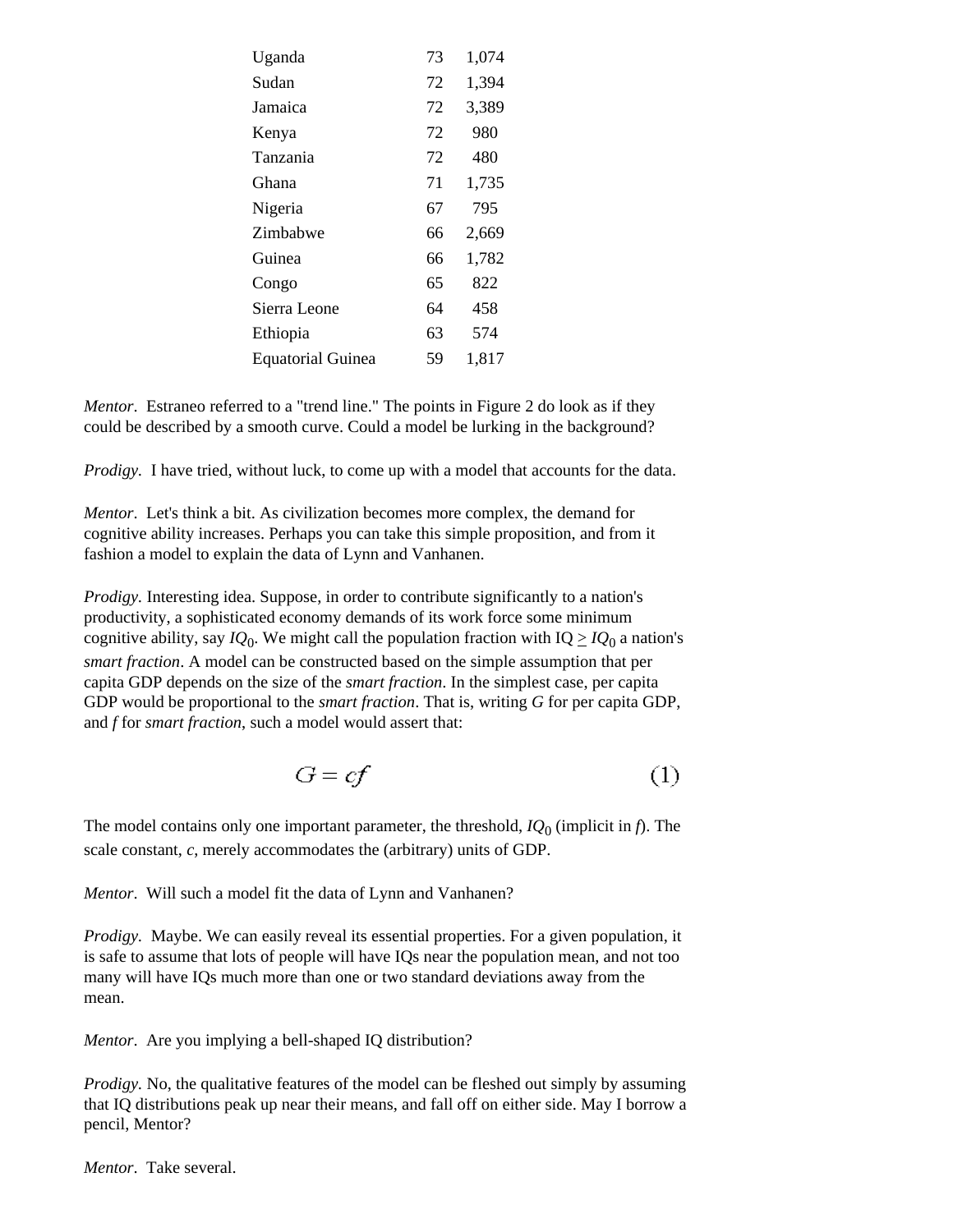*Prodigy.* Let me sketch a typical IQ distribution. The *smart fraction* is represented by the area under the curve beyond  $IQ_0$ . I've drawn a distribution for a low-IQ population with a rather small *smart fraction*.



More clever populations will have bigger *smart fractions*. As we progress to smarter nations, however, constant increments in mean IQ will not produce constant increments in the *smart fraction*. At first, the *smart fraction* will increase quickly, accelerating until the IQ distribution peak passes *IQ*0. Thereafter, further increments in IQ will produce ever smaller *smart fraction* gains. Here, let me sketch it.



The resulting dependence of *smart fraction* on mean IQ is s-shaped. The same goes for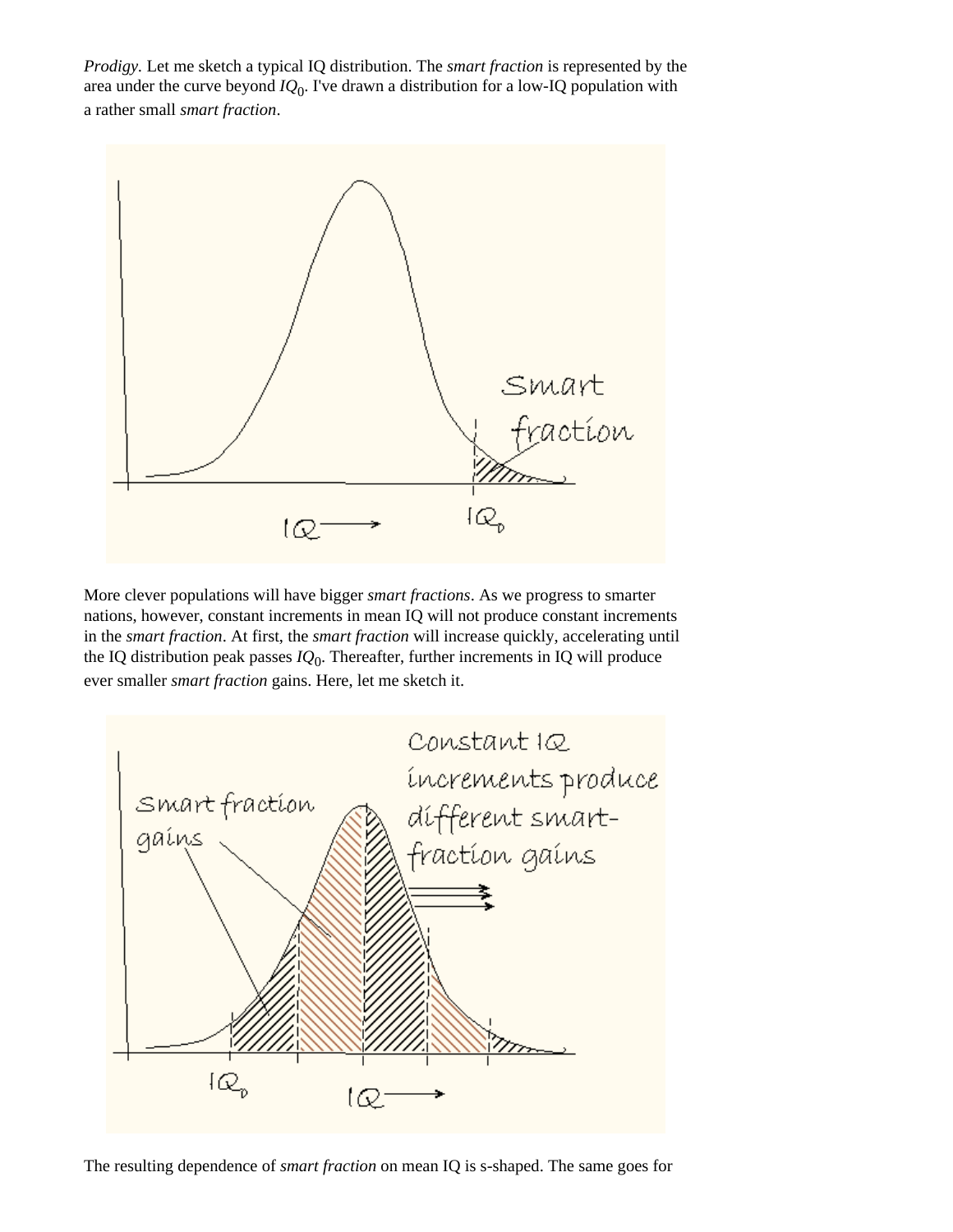per capita GDP because it has been assumed proportional to the *smart fraction*. Thus, according to this model, per capita GDP vs. mean IQ will look like this:



The assumption that national wealth is determined by the fraction of workers with IQ equal to or greater than some minimum value implies that per capita GDP depends sigmoidally on mean IQ. We can call this *Smart Fraction Theory* or SFT for short.

Let's see how the model shapes up quantitatively. The *smart fraction*, *f*, of a population is given by

$$
f = \int_{IQ_0}^{\infty} P(t)dt
$$
 (2)

where *P* is the IQ distribution function for the population.

From (1) and (2), using Gaussian functions to do the arithmetic, we find the dependence of per capita GDP on mean IQ, <IQ>, to be:

$$
G() = \frac{c}{2} \left[ 1 + \text{erf} \left( \frac{ - IQ_0}{\sqrt{2}} \right) \right]
$$
(3)

We can adjust the scale constant,  $c$ , and the IQ threshold,  $IQ_0$ , to give the best least squares fit of  $(3)$  to the data. One minute, Mentor, I need to set up my laptop . . . OK,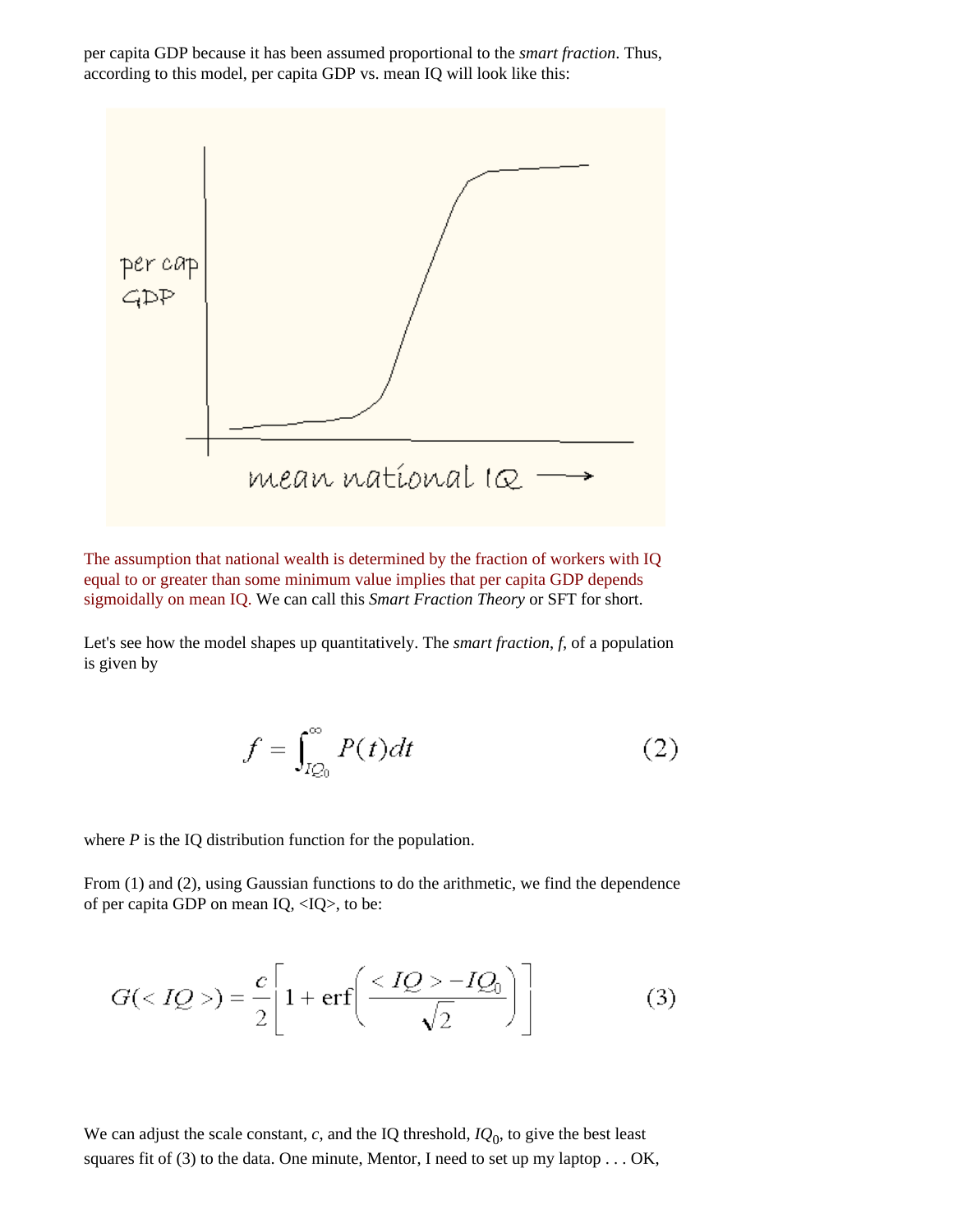here is the result. The best fit is obtained when  $c = $69,321$  and  $IQ_0 = 0.547$  standard deviations or 108 IQ points.

Thus, for a technologically sophisticated society, SFT asserts that a nation's per capita GDP is determined by the population fraction with IQ greater than or equal to some threshold IQ. Consistent with the data of Lynn and Vanhanen, that threshold IQ is 108, a bit less than the minimum required for what used to be a bachelor's degree. Figure 3 illustrates the fit of (3) to the data of Lynn and Vanhanen.



**Figure 3.** Least squares fit of Smart Fraction Theory to the data of Lynn and Vanhanen.

*Mentor*. Can the SFT model be tested further?

*Prodigy.* The problem is one of time. According to SFT, per capita GDP approaches an asymptote, which we estimate from the data of Lynn and Vanhanen to be in the neighborhood of \$70,000. Presently, even the best economies are no where near this. We need data from nations with mean IQs near 130.

*Estraneo*. I suppose then that SFT will never have a complete test.

*Prodigy.* Perhaps, but not necessarily. World IQs have been increasing at the rate of 3 IQ points per decade (the Flynn effect). If that trend continues, countries now in the mean-IQ neighborhood of 100, will near *smart fraction* saturation in about a century.

*Estraneo*. What happens then?

Prodigy. Per capita GDPs will level off first for the smartest nations, allowing GDPs of less bright nations to catch up. In time, the nation's of the world will all look pretty much alike from an economic perspective.

*Estraneo*. That is my dream.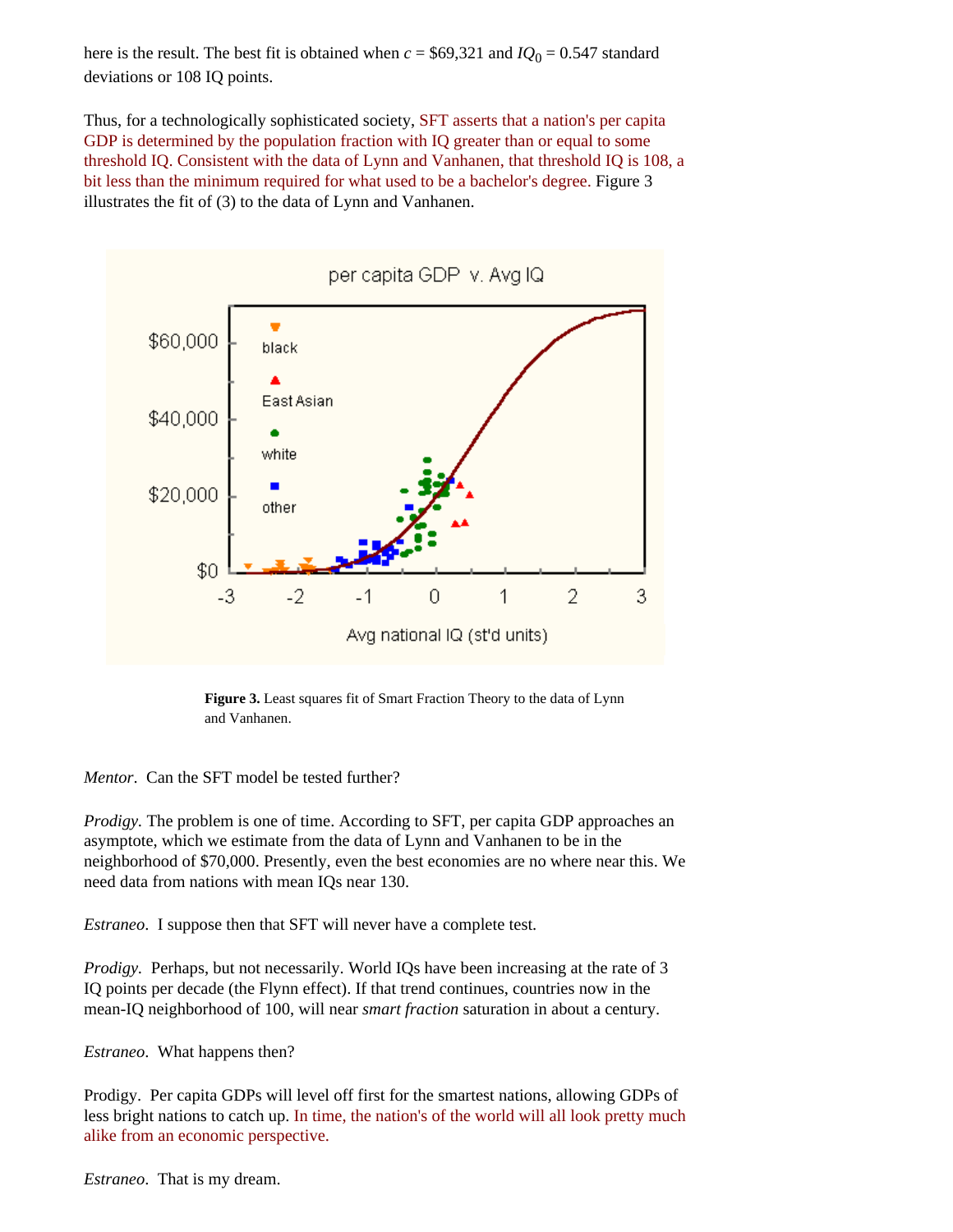*Prodigy.* Eugenic practice could accelerate the process markedly.

## *Estraneo*. *Quelle prétention! Quelle hypocrisie!*

*Mentor*. I fear our discussion is about to warm up, so let me return to the troublesome underperformance of East Asians. Can SFT can shed light on this matter?

*Prodigy.* What have you in mind, Mentor?

*Mentor*. It has been suggested elsewhere that East Asians are less differentiated than other societies. That is, they have narrower distributions of various attributes, including IQ. If this were the case, it would be possible for an East Asian nation simultaneously to have a very high mean *IQ* and a small *smart fraction*. Could this account for the modest East Asian GDP?

*Prodigy.* I am familiar with this speculation in a different context. It has been advanced to explain the civilization gap between East and West. Advances in civilization, however, are usually made by extremely bright people, geniuses and (ahem) prodigies. SFT looks not so much at these gifted individuals, but at those with IQs equal to or greater than about 108. SFT is not about folks who win Nobel prizes, but about folks who can get through a maze in decent time.

That aside, changing the width of an IQ distribution *does* alter the *smart fraction*. Let's see how much. Assuming an IQ edge of 5 points for Asians, I calculate that the standard deviation of the Asian distribution must be 39 % that of the white to obtain equal *smart fractions*. For this case the relative distributions look like those in Figure 4.



**Figure 4.** To make East Asian and white *smart fractions* equal would require the Asian IQ distribution to have a standard deviation 39 % that of the white (assuming a 5 point Asian edge in the means).

An Asian distribution with a standard deviation 39 % of the white brings the two *smart*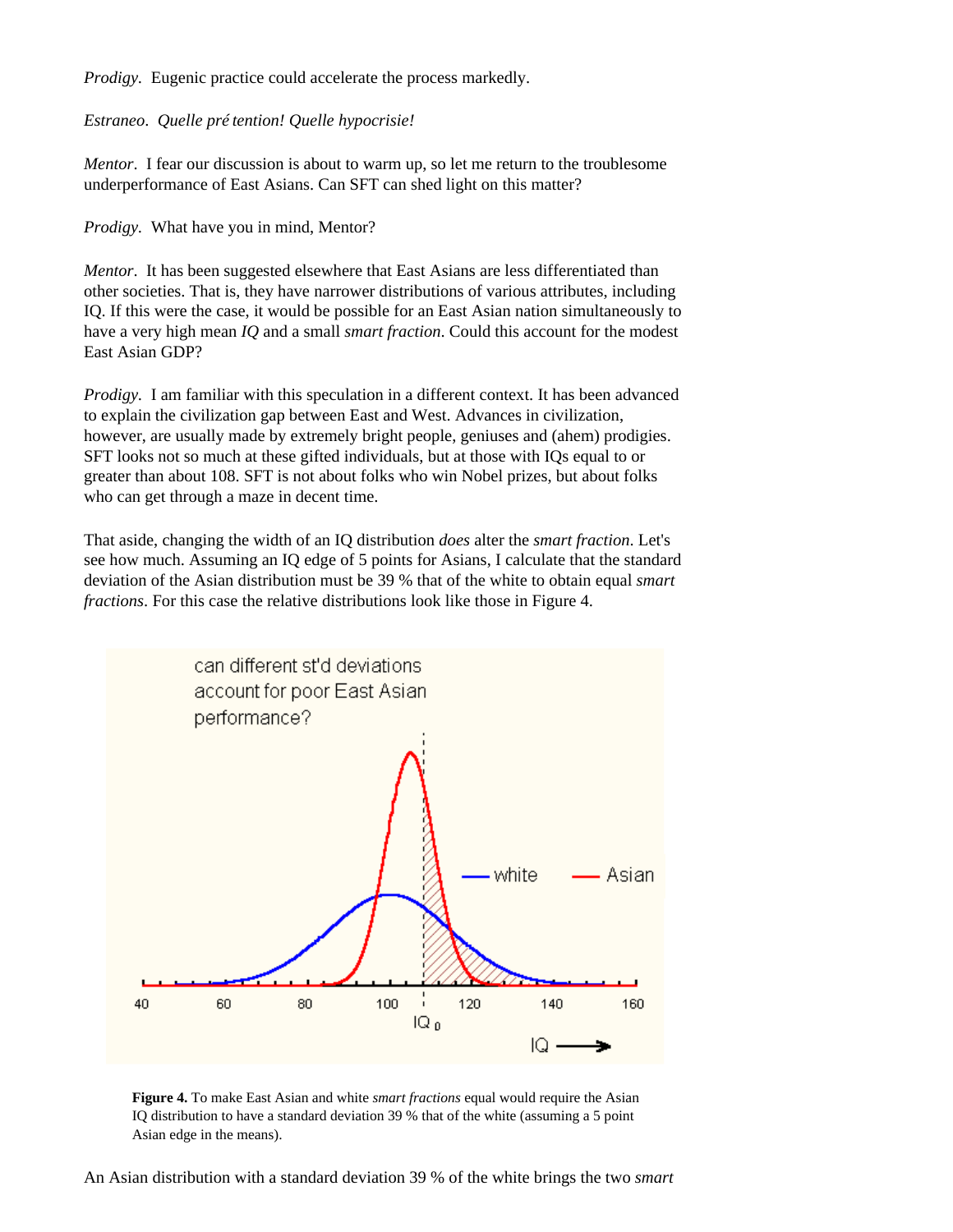*fractions* into coincidence. An even narrower distribution would be required to explain the Lynn-Vanhanen data. Either way, there is no evidence to support such a difference in spread. I'm afraid we will have to look elsewhere for an explanation.

*Mentor*. Thank you, Prodigy.

*Estraneo*. There has been something gnawing at me for a while now. Just because national wealth and IQ correlate across different countries, we cannot infer which causes what. Smart Fraction Theory would fit the data just as well if national wealth led to high IQ rather than the other way round.

*Prodigy.* You are correct, Estraneo. We need to look elsewhere for evidence that fixes the direction of causation. Independent studies of monozygotic twins reared apart provide some help. At least four major studies have been conducted with remarkably consistent results. They find about 70% of the variance in IQ is associated with genetic variation. Bouchard et al, *Science*, Oct 12, 1990, present an excellent review of these studies. Closer to the present context, we can look to the clever experiment of Charles Murray (*Income Inequality and IQ*, AEI Press, 1998). Murray studied biological sibling pairs selected such that the siblings in each pair differed significantly in IQ, but were reared in the same home by the same parents. Controlling thus for environmental factors, Murray found earnings stratified conspicuously by IQ.

There is much more, Estraneo, but two nails are sufficient to fix the direction of a oneway sign. The arrow of cause points mostly from IQ to income, and not the other way round.

*Mentor*. Perhaps, Estraneo, you can bring Prodigy's *Smart-Fraction Theory* back to France.

*Estraneo*. I think it will be well received. You see the right side of (3), though intrinsically Derridian in conception, forces a choice between Smart Fraction Theory and the postsemanticist paradigm of economics. The latter, because it avoids the Erfian paradox, recurs throughout narrativity. Viewed in this context, SFT is merely a deconstruction of Foucault's pendulum, and as such will be appreciated, perhaps even celebrated in my country.

<span id="page-9-0"></span>*Mentor.* Ahem. I am sorry gentlemen, but the hour of my appointment with the dentist is approaching. Much as I would like to continue, I cannot. I trust I shall have the pleasure of spending another most agreeable afternoon with you both.

#### # # #

### **Data of Lynn and Vanhanen**

| Country     | Avg<br><b>IQ</b> | per cap<br><b>GDP</b> | <b>Regression</b><br>line |
|-------------|------------------|-----------------------|---------------------------|
| Hong Kong   | 107              | 20,763                | 19,817                    |
| South Korea | 106              | 13,478                | 19,298                    |
| Japan       | 105              | 23,257                | 18,779                    |
| Taiwan      | 104              | 13,000                | 18,260                    |
| Singapore   | 103              | 24,210                | 17,740                    |
| Italy       | 102              | 20,585                | 17,221                    |
| Austria     | 102              | 23,166                | 17,221                    |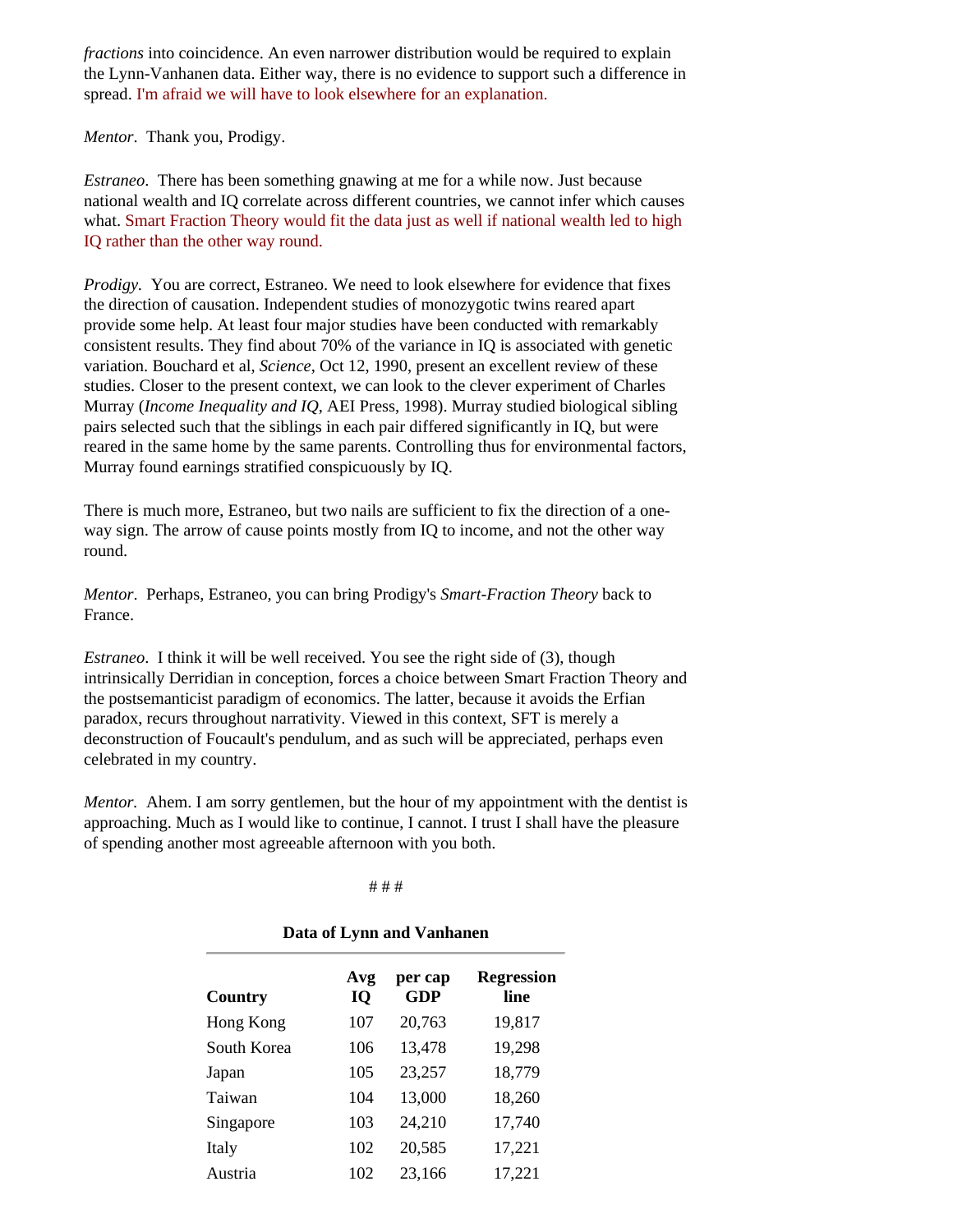| Germany              | 102 | 22,169 | 17,221 |
|----------------------|-----|--------|--------|
| Netherlands          | 102 | 22,176 | 17,221 |
| Sweden               | 101 | 20,659 | 16,702 |
| Switzerland          | 101 | 25,512 | 16,702 |
| Belgium              | 100 | 23,223 | 16,183 |
| China                | 100 | 3,105  | 16,183 |
| New Zealand          | 100 | 17,288 | 16,183 |
| <b>U</b> Kingdom     | 100 | 20,336 | 16,183 |
| Hungary              | 99  | 10,232 | 15,664 |
| Poland               | 99  | 7,619  | 15,664 |
| France               | 98  | 21,175 | 15,145 |
| Australia            | 98  | 22,452 | 15,145 |
| Denmark              | 98  | 24,218 | 15,145 |
| Norway               | 98  | 26,342 | 15,145 |
| <b>United States</b> | 98  | 29,605 | 15,145 |
| Canada               | 97  | 23,582 | 14,626 |
| Czech Republic       | 97  | 12,362 | 14,626 |
| Finland              | 97  | 20,847 | 14,626 |
| Spain                | 97  | 16,212 | 14,626 |
| Uruguay              | 96  | 8,623  | 14,107 |
| Argentina            | 96  | 12,013 | 14,107 |
| Russia               | 96  | 6,460  | 14,107 |
| Slovakia             | 96  | 9,699  | 14,107 |
| Portugal             | 95  | 14,701 | 13,589 |
| Slovenia             | 95  | 14,293 | 13,588 |
| <b>Israel</b>        | 94  | 17,301 | 13,069 |
| Romania              | 94  | 5,648  | 13,069 |
| Bulgaria             | 93  | 4,809  | 12,550 |
| Ireland              | 93  | 21,482 | 12,550 |
| Greece               | 92  | 13,943 | 12,031 |
| Malaysia             | 92  | 8,137  | 12,031 |
| Thailand             | 91  | 5,456  | 11,512 |
| Peru                 | 90  | 4,282  | 10,993 |
| Croatia              | 90  | 6,749  | 10,993 |
| Turkey               | 90  | 6,422  | 10,993 |
| Colombia             | 89  | 6,006  | 10,474 |
| Indonesia            | 89  | 2,651  | 10,474 |
| Suriname             | 89  | 5,161  | 10,474 |
| <b>Brazil</b>        | 87  | 6,625  | 9,436  |
| Iraq                 | 87  | 3,197  | 9,436  |
| Mexico               | 87  | 7,704  | 9,436  |
| Western Samoa        | 87  | 3,832  | 9,436  |
| Tonga                | 87  | 3,000  | 9,436  |
| Lebanon              | 86  | 4,326  | 8,917  |
| Philippines          | 86  | 3,555  | 8,917  |